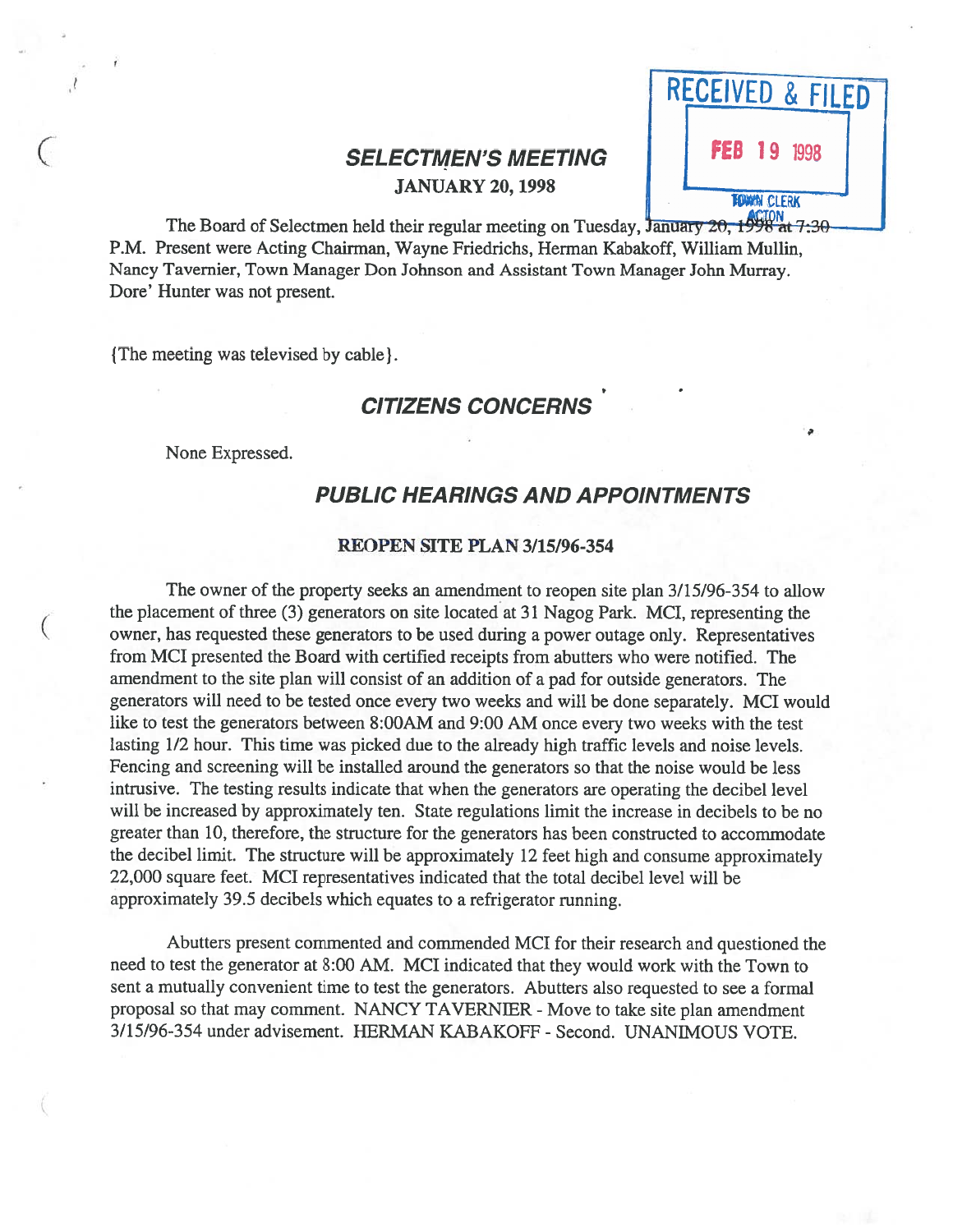## PLANNING BOARD PRESENTATION OF PROPOSED WARRANT ARTICLES

Planning Board members were review the propose<sup>d</sup> warrant articles with the Board. There are six (6) Kelley's Corner articles, two (2) Office Park <sup>2</sup> amendments, one (1) zoning change and one (1) annual article which makes minor changes to the Zoning Bylaw. The Planning Board reviewed all ten (10) articles with the Board and gathered feedback to take back to their public hearing. The Board voiced their concerns regarding changing the zoning of the Norton/Chemplast parcel located at 77 Powdermill Road from General Industrial to General Business. An equipment rental facility is interested in utilizing this vacant land and would like the land zoned as General Business. The Board stated they are concerned with spo<sup>t</sup> zoning. The Board also discussed relaxing the dimensional controls going from <sup>a</sup> 0.2 and 0.4. FAR in the Office Park 2 areas. The object of the six (6) Kelley's Corner articles are to increase pedestrian use, and change design and implementation by creating more circular designs in roadways. It has also been propose<sup>d</sup> to increase the FAR from 0.4 to 0.8. The Planning Board feels that this will allow the existing buildings to re-build or re-design. The Planning Board public hearing is scheduled for February 9, 1998 at 8:00 PM.

# SELECTMEN'S BUSINESS

## STREET ACCEPTANCE DOCUMENTS

HERMAN KABAKOFF - Move to initiate the acceptance of Washington Drive Extension and McKinley Drive. NANCY TAVERNIER - Second. UNANIMOUS VOTE.

### REPRESENTATIVE PAMELA RESOR

Representative Resor would like to come before the Board to discuss state budget priorities for fiscal year 1999. The Board directed Don to schedule Representative Resor at her convenience as soon as possible.

#### CARLISLE ROAD

It has come to staff's attention that an area located on Carlisle Road will being going on the market. Staff asked if there was any interest in scheduling this on <sup>a</sup> future agenda. The Board asked if this land is under Chapter 61A and does the Town have the right of first refusal. There are many owner of records for this property and staff will see if any or all of the land is under chapter 61A. The Board asked that this information be included in the next packet.

### RECREATION DESIGNER SELECTION WORKSHOP

The Board reminded members that there will <sup>a</sup> Designer Selection Workshop on January 24, <sup>1998</sup> from 11:00 AM to 2:00 PM. Designs of the bath house, <sup>p</sup>icnic pavilion, and amphitheater will be available for viewing.